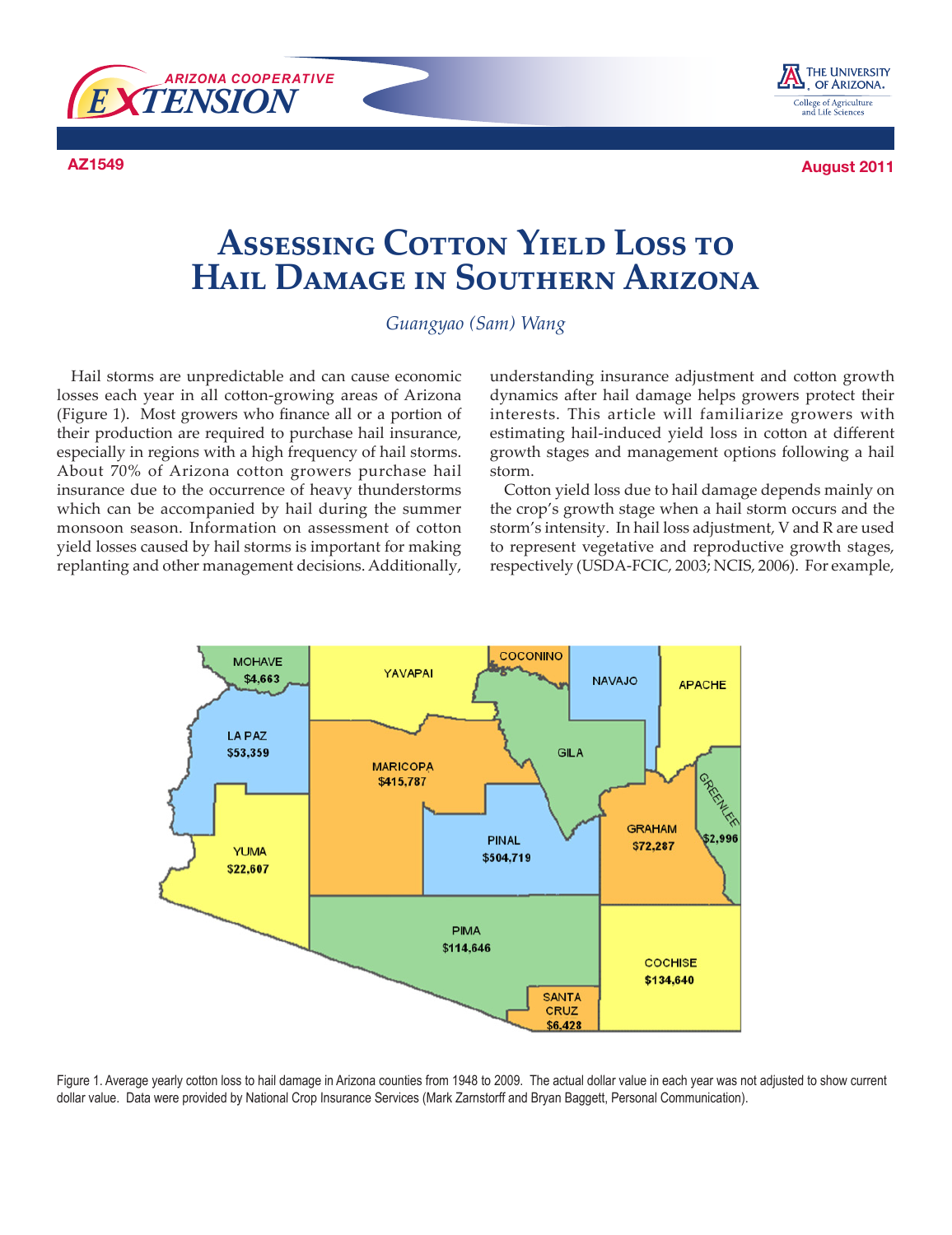

Figure 2. Cotton vegetative branches (branches on node 1 to 5 are V1 to V5) and fruiting branches (R1 to R10 are shown).

V5 represents the stage where the fifth vegetative internode has elongated by 0.5 inches or more (the cotyledon node is considered node zero), and R10 represents the stage where plants have 9 fruiting branches and the internode above the  $9<sup>th</sup>$  fruiting branch has elongated by 0.5 inches or more (Figure 2). Growth stage is identified at the time of loss through field sampling. A crop is deemed to have reached a specific growth stage when 50% of the plants are at or beyond the given phase of development. All yield loss estimates are calculated from plants in representative 10 foot row-length samples in the damaged field. The number of samples required to obtain an accurate estimate of cotton yield loss depends on the variation in intensity of the hail storm damage and the crop growth stage in the field.

## **Assessing hail damage during vegetative growth**

A step-by-step procedure to estimate cotton yield loss due to hail damage was developed by USDA-FCIC (2003) and NCIS (2006). First, the total number of cotton plants and the number of plants that are completely destroyed are recorded for each 10-foot row-length sample. For example, assume that hail damage occurred in a field and a representative sample area had a density of 28 plants per 10 foot length of a 38-inch bed (equivalent to a density of 36,590 plants/A) at growth stage V5. If 18 plants in the 10-foot row-length were destroyed, the yield loss due to stand reduction is estimated as 10% according to Table 1.

| Table 1. Cotton percent yield loss due to stand loss at vegetative growth stage * |  |  |  |  |  |  |  |  |  |  |  |  |  |  |  |  |  |  |  |  |  |  |  |  |  |  |  |
|-----------------------------------------------------------------------------------|--|--|--|--|--|--|--|--|--|--|--|--|--|--|--|--|--|--|--|--|--|--|--|--|--|--|--|
|-----------------------------------------------------------------------------------|--|--|--|--|--|--|--|--|--|--|--|--|--|--|--|--|--|--|--|--|--|--|--|--|--|--|--|

| Den-<br>sity**<br>(Plant/A) | Original<br>plants/10-<br>foot bed | Total plants destroyed in 10-foot bed |                |    |                |    |                |    |     |    |     |    |                |    |     |    |     |    |     |    |     |
|-----------------------------|------------------------------------|---------------------------------------|----------------|----|----------------|----|----------------|----|-----|----|-----|----|----------------|----|-----|----|-----|----|-----|----|-----|
|                             |                                    | $\overline{2}$                        | 4              | 6  | 8              | 10 | 12             | 14 | 16  | 18 | 20  | 22 | 24             | 26 | 28  | 30 | 32  | 34 | 36  | 38 | 40  |
| 52272                       | 40                                 |                                       |                |    |                |    |                |    |     |    |     | 3  | 4              | 5  |     | 11 | 18  | 30 | 54  | 76 | 100 |
| 47045                       | 36                                 |                                       |                |    | $\overline{2}$ | 2  | $\overline{2}$ | 3  | 3   | 3  | 4   | 5  | $\overline{ }$ | 11 | 18  | 30 | 54  | 76 | 100 |    |     |
| 41818                       | 32                                 |                                       |                | 2  | $\overline{2}$ | 3  | 3              | 3  | 4   | 5  | 7   | 11 | 16             | 30 | 54  | 76 | 100 |    |     |    |     |
| 36590                       | 28                                 |                                       | $\overline{2}$ | 2  | $\overline{2}$ | 3  | 3              | 4  | 6   | 10 | 17  | 28 | 52             | 75 | 100 |    |     |    |     |    |     |
| 31363                       | 24                                 |                                       | 2              | 2  | 3              | 3  | 5              | 8  | 14  | 25 | 48  | 72 | 100            |    |     |    |     |    |     |    |     |
| 26136                       | 20                                 |                                       | $\overline{2}$ | 3  | 4              | 8  | 14             | 25 | 48  | 72 | 100 |    |                |    |     |    |     |    |     |    |     |
| 20909                       | 16                                 | 2                                     | $\overline{2}$ | 5  | 11             | 21 | 44             | 70 | 100 |    |     |    |                |    |     |    |     |    |     |    |     |
| 15682                       | 12                                 | 3                                     | 8              | 18 | 40             | 67 | 100            |    |     |    |     |    |                |    |     |    |     |    |     |    |     |
| 10454                       | 8                                  | -                                     | 28             | 59 | 100            |    |                |    |     |    |     |    |                |    |     |    |     |    |     |    |     |

\* Adapted from Cotton Loss Instructions (Crop Hail) (NCIS, 2006).

\*\* The density is calculated based on the commonly used 38-inch bed width in the Central Arizona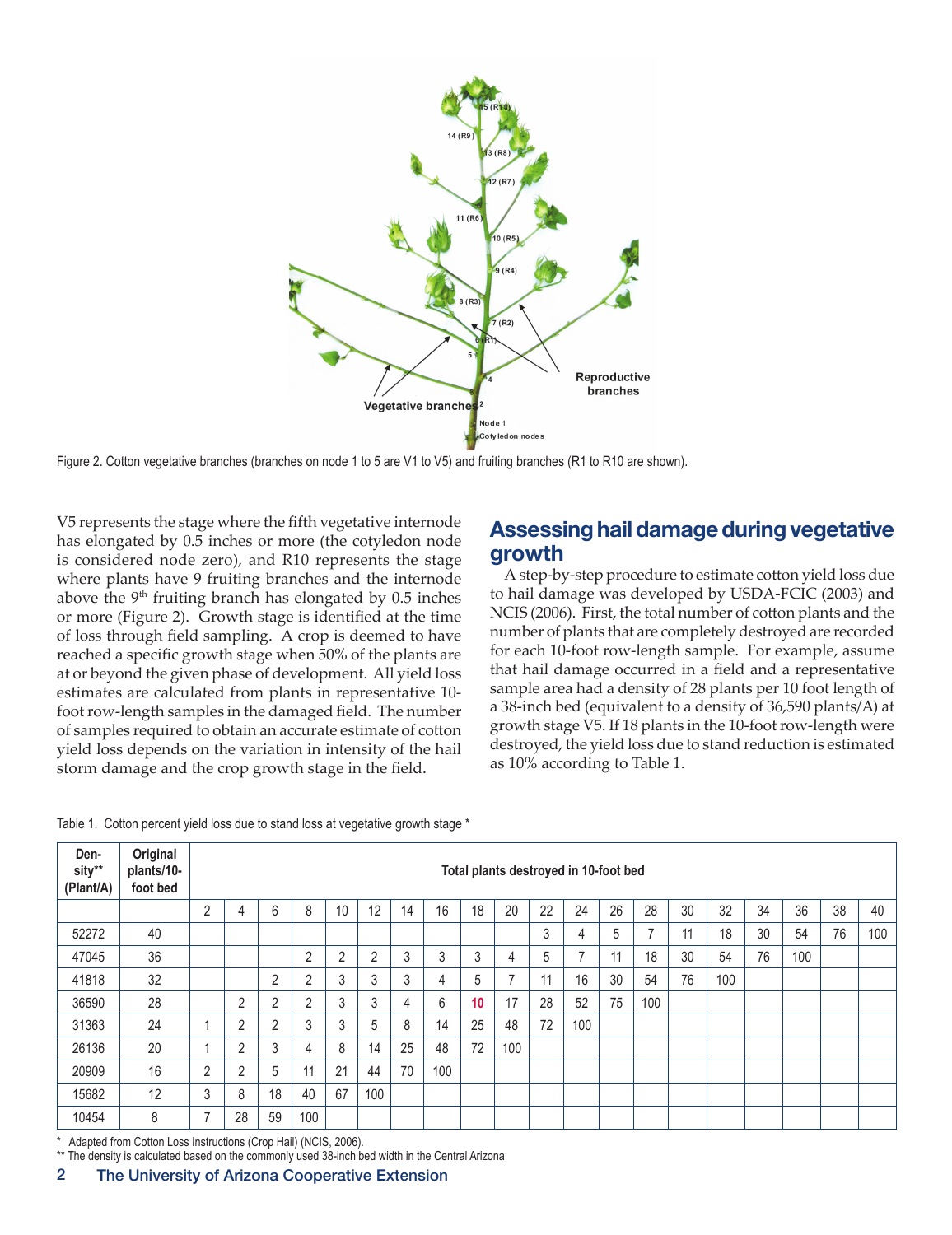Table 2. Cotton percent yield loss due to different cut-off (i.e., stem removal) positions at different growth stages\*.

| Node# | Growth stage ** | Cut-off position *** |                |                |                |    |                |    |  |  |  |  |
|-------|-----------------|----------------------|----------------|----------------|----------------|----|----------------|----|--|--|--|--|
|       |                 | cc                   | C <sub>1</sub> | C <sub>2</sub> | C <sub>3</sub> | C4 | C <sub>5</sub> | C6 |  |  |  |  |
|       | V <sub>1</sub>  | 25                   | 15             |                |                |    |                |    |  |  |  |  |
|       | V <sub>2</sub>  | 30                   | 25             | 15             |                |    |                |    |  |  |  |  |
|       | V3              | 40                   | 30             | 20             | 10             |    |                |    |  |  |  |  |
|       | V <sub>4</sub>  | 45                   | 35             | 25             | 15             | 10 |                |    |  |  |  |  |
|       | V <sub>5</sub>  | 50                   | 40             | 30             | 20             | 15 | 10             |    |  |  |  |  |
|       | V <sub>6</sub>  | 55                   | 45             | 35             | 25             | 20 | 25             | 10 |  |  |  |  |

\* The table is adapted from USDA Cotton Loss Adjustment Standards Handbook (USDA-FCIC, 2003) on page 69 on www.rma.usda.gov/fcic/2003/cop/lossadjustmentstandards.pdf.<br>\*\* Vis reasonable the stage when the vill vegetative in

Vx represents the stage when the  $x<sup>th</sup>$  vegetative internode has elongated by 0.5 inches or more.

\*\*\* Cx means cotton plants were cut off above node 'x'. For example, CC means cotton plants were cut off above cotyledon node and C3 means cotton plants were cut off above node 3.

In the next step, each of the remaining plants in the 10 foot row-length sample is examined for hail damage. The cotton yield loss due to plant cutoff is assessed in this step using the information in Table 2. Plant cutoff or C in Table 2 is defined as stem removal above a node. For example, CC means cotton plants were cut off above cotyledon node and C2 refers to cotton plants cut off above node 2. Continuing with the above example, if we assume that of the 10 undestroyed plants, there were 4 intact plants (0% yield loss for the 4 plants), 2 plants were cut off at CC (50% loss for the 2 plants), 1 plant was cut off at C2 (30% loss for the plant), and 3 plants were cut off at C4 (15% loss for the 3 plants). The average percent yield loss due to plant cutoff is then calculated as: (0+0+0+0+50+50+30+15+15+15)/10 = 17.5%. The total yield loss for this sample area is 27.5%, the sum of the yield loss due to destroyed plants (10%) and that due to plant cutoff (17.5%).

If the damage occurs at an early growth stage when replanting is still possible, growers are faced with a decision to either keep the reduced crop population or replant the field. In this case, cotton yield loss due to the reduced crop population and number of partially damaged plants (if the

field is kept) should be compared with replanting costs and the yield loss due to a later planting date (if the field is replanted). This choice should be made based on a costbenefit analysis to minimize growers' loss. Information on cotton yield responses is available for most areas so that growers can estimate their yield loss due to both reduced plant populations and later planting dates. Figure 3 shows the effects of planting density and planting date on cotton yield in Maricopa, AZ (Galadima et al., 2003; Silvertooth et al., 1998). Since other variables, such as cotton varieties, location, soil type, and management practices, also affect the relationship between planting density/date and crop yield, growers are encouraged to consult with local extension agents and specialists to determine which option to take.

## **Assessing hail damage during reproductive growth**

Normally replanting is not an option if hail damage occurs during reproductive growth. Thus growers should compare the expected income from the estimated crop yield after hail damage, with the anticipated costs of managing and harvesting the crop. If the income from the remaining



Figure 3. Cotton yield response to planting density (left) and planting date (right) in Maricopa, Arizona. Response of cotton yield to both planting density and planting date is average of three varieties (Galadima et al., 2003; Silvertooth et al., 1998).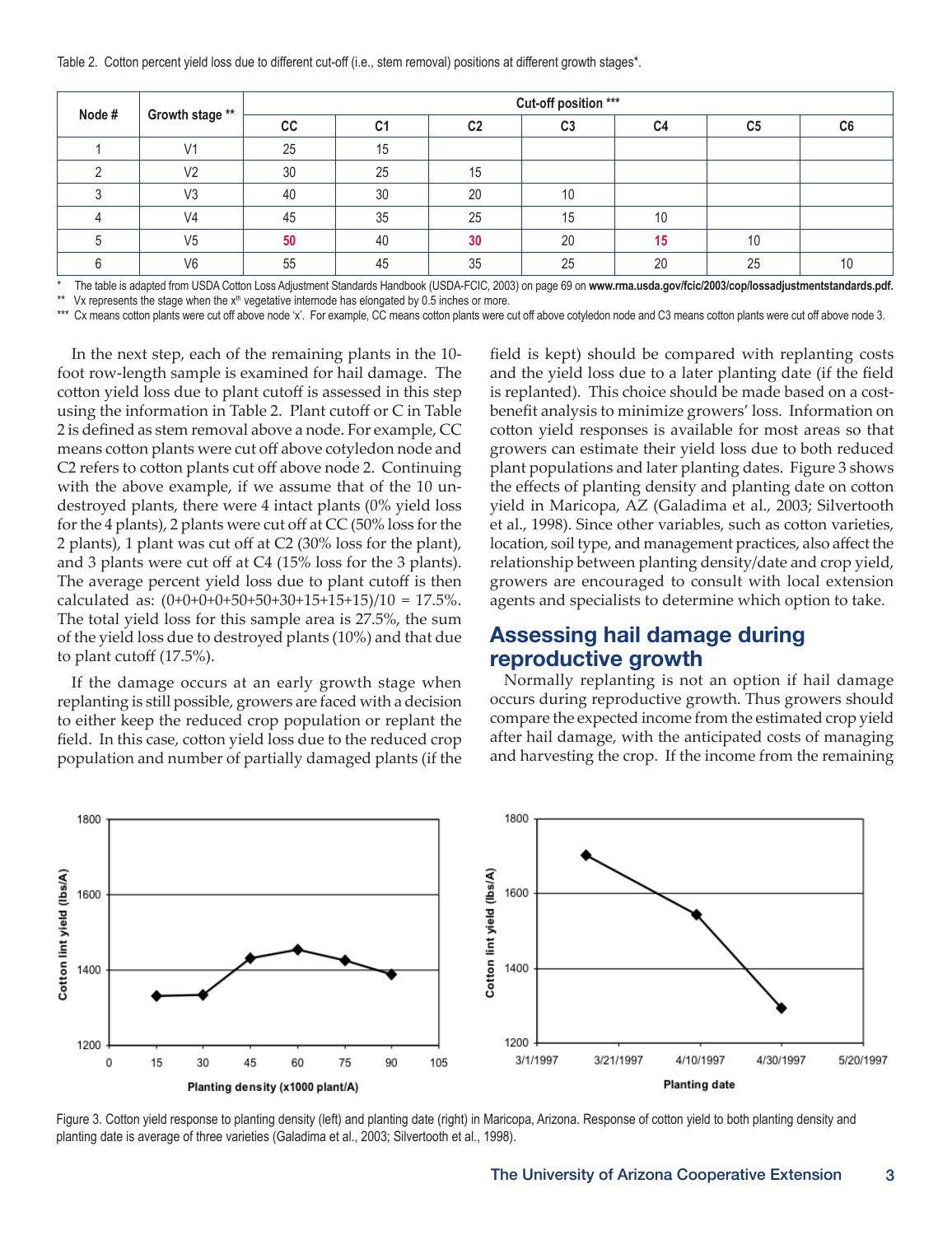

Figure 4. Cotton apical growing point and fruiting branch damage from an August 2010 hail damage incident in the Central Arizona.

crop is not enough to cover management costs, the crop should be terminated. During reproductive growth, hail can destroy apical growing points, fruiting branches, and/ or bolls (Figure 4). This makes estimating yield loss due to hail damage during reproductive growth more complicated. The first step is to estimate percent yield reduction caused by stand loss (plants totally destroyed) and cutoff at different positions (the main-stem apical growing point is lost). In the second step, the percent yield loss caused by damage to fruiting branches is estimated for plants with intact main-stem apical growing points. Finally, percent yield loss due to boll and lock loss is estimated. The total yield loss is computed as the sum of all the above estimations and expressed as percent loss at the particular growth stage.

For example, assume a hail storm occurred at the R11 growth stage (when plants had 11 fruiting branches) and a representative sample had a density of 20 plants per 10 foot length of a 38-inch bed (equivalent to a density of 28,750 plants/A). Assume also that among the 20 plants, there were 10 plants with intact apical growing points (0% yield loss for the 10 plants), 3 plants were cut off at C4 (100% yield loss for the 3 plants), 4 plants were cut off at C8 (60% yield loss for the 4 plants), and 3 plants were cut off at C14 (25% yield loss for the 3 plants) (Table 3). The total yield loss due to plant cutoff in this particular sample would be the average yield loss from all 20 plants: (0+0+0+0+0+0+0+0+0+0+100+1  $00+100+60+60+60+60+25+25+25)/20 = 30.8\%$ .

| Growth          |     | Cut-off position *** |                |                |                |    |    |     |     |      |                 |                 |  |  |  |
|-----------------|-----|----------------------|----------------|----------------|----------------|----|----|-----|-----|------|-----------------|-----------------|--|--|--|
| stage**         | cc  | C <sub>1</sub>       | C <sub>2</sub> | C <sub>3</sub> | C <sub>4</sub> | C6 | C8 | C10 | C12 | C914 | C <sub>16</sub> | C <sub>18</sub> |  |  |  |
| R <sub>1</sub>  | 60  | 50                   | 40             | 30             | 25             | 15 |    |     |     |      |                 |                 |  |  |  |
| R <sub>2</sub>  | 65  | 55                   | 45             | 35             | 30             | 20 | 10 |     |     |      |                 |                 |  |  |  |
| R <sub>3</sub>  | 70  | 60                   | 50             | 40             | 35             | 25 | 15 |     |     |      |                 |                 |  |  |  |
| R4              | 80  | 65                   | 55             | 45             | 40             | 30 | 30 | 10  |     |      |                 |                 |  |  |  |
| R <sub>5</sub>  | 90  | 70                   | 60             | 50             | 45             | 35 | 25 | 15  |     |      |                 |                 |  |  |  |
| R <sub>6</sub>  | 100 | 80                   | 70             | 60             | 50             | 40 | 30 | 20  | 10  |      |                 |                 |  |  |  |
| R7              | 100 | 90                   | 80             | 70             | 60             | 45 | 35 | 25  | 15  |      |                 |                 |  |  |  |
| R <sub>8</sub>  | 100 | 100                  | 90             | 80             | 70             | 50 | 40 | 30  | 20  | 10   |                 |                 |  |  |  |
| R <sub>9</sub>  | 100 | 100                  | 100            | 100            | 90             | 60 | 45 | 35  | 25  | 15   |                 |                 |  |  |  |
| R <sub>10</sub> | 100 | 100                  | 100            | 100            | 100            | 70 | 50 | 40  | 30  | 20   | 10              |                 |  |  |  |
| R <sub>11</sub> | 100 | 100                  | 100            | 100            | 100            | 80 | 60 | 45  | 35  | 25   | 15              |                 |  |  |  |
| R <sub>12</sub> | 100 | 100                  | 100            | 100            | 100            | 80 | 70 | 50  | 40  | 30   | 15              | 5               |  |  |  |

Table 3. Cotton percent yield loss as a function of cut-off node and growth stage \*.

The form is adapted from USDA Cotton Loss Adjustment Standards Handbook (USDA-FCIC, 2003) for Maricopa, Pinal, Yuma, Mojave, LaPaz, and Pima counties in Arizona. The complete form can be found on page 70 on **www.rma.usda.gov/fcic/2003/cop/lossadjustmentstandards.pdf.**

 $Rx$  represents the stage when the  $x<sup>th</sup>$  reproductive internode has elongated by 0.5 inches or more.

Cx means cotton plants were cut off above node 'x'. For example, a plant cut off above node 8 (C8) when cotton is at R11 stage is estimated to lose 60% of its yield, and a plant cut off above node 14 (C14) when cotton is at R11 stage is estimated to lose 25% of its yield.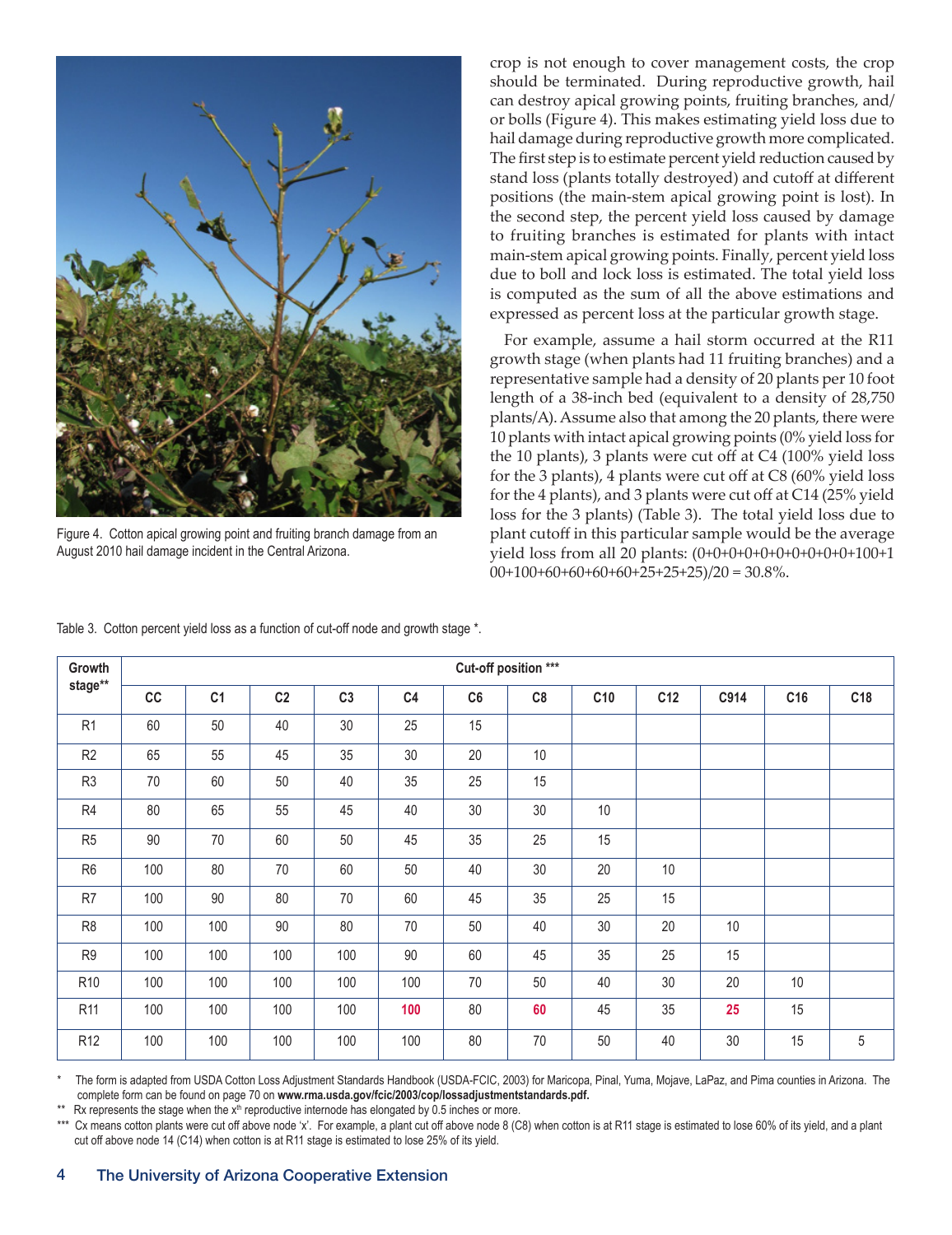Table 4. Cotton percent yield loss due to fruiting branch loss at different growth stage \*.

| Growth           |                | Number of fruiting branch destroyed in 10 plants |                 |    |        |    |    |    |    |     |  |  |  |  |  |
|------------------|----------------|--------------------------------------------------|-----------------|----|--------|----|----|----|----|-----|--|--|--|--|--|
| stage**          | 10             | 20                                               | 30 <sup>°</sup> | 40 | $50\,$ | 60 | 70 | 80 | 90 | 100 |  |  |  |  |  |
| R <sub>1</sub>   |                |                                                  |                 |    |        |    |    |    |    |     |  |  |  |  |  |
| R <sub>2</sub>   | $\overline{2}$ |                                                  |                 |    |        |    |    |    |    |     |  |  |  |  |  |
| R <sub>3</sub>   | $\overline{2}$ | $\overline{7}$                                   |                 |    |        |    |    |    |    |     |  |  |  |  |  |
| R4               | $\overline{2}$ | $\overline{7}$                                   | 11              |    |        |    |    |    |    |     |  |  |  |  |  |
| R <sub>5</sub>   | $\overline{2}$ | $\overline{7}$                                   | 11              | 15 |        |    |    |    |    |     |  |  |  |  |  |
| R <sub>6</sub>   | 3              | $\overline{7}$                                   | 11              | 15 | 19     |    |    |    |    |     |  |  |  |  |  |
| R7               | 3              | $\overline{7}$                                   | 11              | 15 | 19     | 23 |    |    |    |     |  |  |  |  |  |
| R <sub>8</sub>   | 3              | $\,8\,$                                          | 12              | 16 | 20     | 24 | 28 |    |    |     |  |  |  |  |  |
| R9               | 3              | $\,8\,$                                          | 12              | 16 | 20     | 24 | 28 | 32 |    |     |  |  |  |  |  |
| R <sub>10</sub>  | 3              | 8                                                | 12              | 16 | 20     | 24 | 28 | 33 | 37 |     |  |  |  |  |  |
| R <sub>11</sub>  | 3              | $\bf{8}$                                         | 12              | 17 | 21     | 25 | 29 | 34 | 38 | 42  |  |  |  |  |  |
| R <sub>12</sub>  | 4              | 9                                                | 13              | 18 | 22     | 26 | 31 | 36 | 40 | 44  |  |  |  |  |  |
| R <sub>12+</sub> | 5              | 10                                               | 15              | 20 | 25     | 30 | 35 | 40 | 45 | 50  |  |  |  |  |  |

The form is adapted from USDA Cotton Loss Adjustment Standards Handbook (USDA-FCIC, 2003) and for Arizona and California only. The complete form can be found on page 73 on **www.rma.usda.gov/fcic/2003/cop/lossadjustmentstandards.pdf.**

\*\* Rx represents the stage when the  $x<sup>th</sup>$  reproductive internode has elongated 0.5 inch or more.

The next step is to calculate yield loss due to fruiting branch damage. For this, the number of fruiting branches that were destroyed in the 10-foot row-length sample area is counted. If a plant was cutoff at a certain position, only the fruiting branches below the cutoff point are assessed. Continuing with the example above, if a total of 40 fruiting branches are lost from the 20 plants in the sample area, the number of fruiting branches destroyed for every 10 cotton plants is  $40/20*10 = 20$ . The resultant yield loss due to fruiting branch loss is then estimated as 8% according to Table 4.

The number of small (less than  $\frac{1}{2}$  of the full size), large (larger than ½ of the full size), and mature bolls destroyed are also recorded to estimate total yield loss. If part of a large or mature boll is destroyed, the yield loss should be counted as a fraction of the whole boll. For a variety having 4 (or 5) locks per boll, every 4 (or 5) locks count as a boll. Assume that there was a total of 10 small bolls, 6 large bolls, and 0 mature bolls destroyed in the above sample area. The number of small, large, and mature bolls lost per 10 plants would be estimated as  $10/20*10 = 5$ ,  $6/20*10 = 3.0$ , and  $0/22*10 = 0$ , respectively. The USDA-FCIC and NCIS use a boll factor of 0.25, 0.5, and 1 for small, large, and mature bolls for the purpose of estimating yield loss due to boll damage. Therefore, the yield loss for the sample area due to boll damage would be calculated as  $(5*0.25) + (3.0*0.5)$  $+ 0 = 2.8\%$ .

Therefore, the total yield loss in the example due to the hail storm at the R11 growth stage is estimated as follows:

| Yield loss due to plant cut off            | 30.8%   |
|--------------------------------------------|---------|
| + Yield loss due to fruiting branch damage | $8.0\%$ |
| + Yield loss due to boll and lock damage   | 2.8%    |
| = Total yield loss                         | 41.6%   |

#### **Assessing hail damage after all bolls are set**

If all bolls that contribute to the final yield are already set at the time of the hail storm, then the "100 Boll Count" approach should be used to estimate yield loss. In this situation, 100 consecutive bolls (small, large, and mature) that will contribute to the ultimate yield are counted at least two weeks after the hail storm so that bruised and rotten bolls can be identified. Whole, partial (counted as a fraction), destroyed, bruised, or rotten bolls within the 100 boll sample are counted to calculate percent yield loss. For example, if there were 17.5 equivalent bolls lost in a late season storm when all bolls were set, the yield loss due to the hail storm in this sample area would be 17.5%.

A hail storm at this growth stage, such as the one that occurred in many areas of Arizona in 2010, could cause significantly higher loss in defoliated cotton fields compared to non-defoliated fields where bolls are partially protected